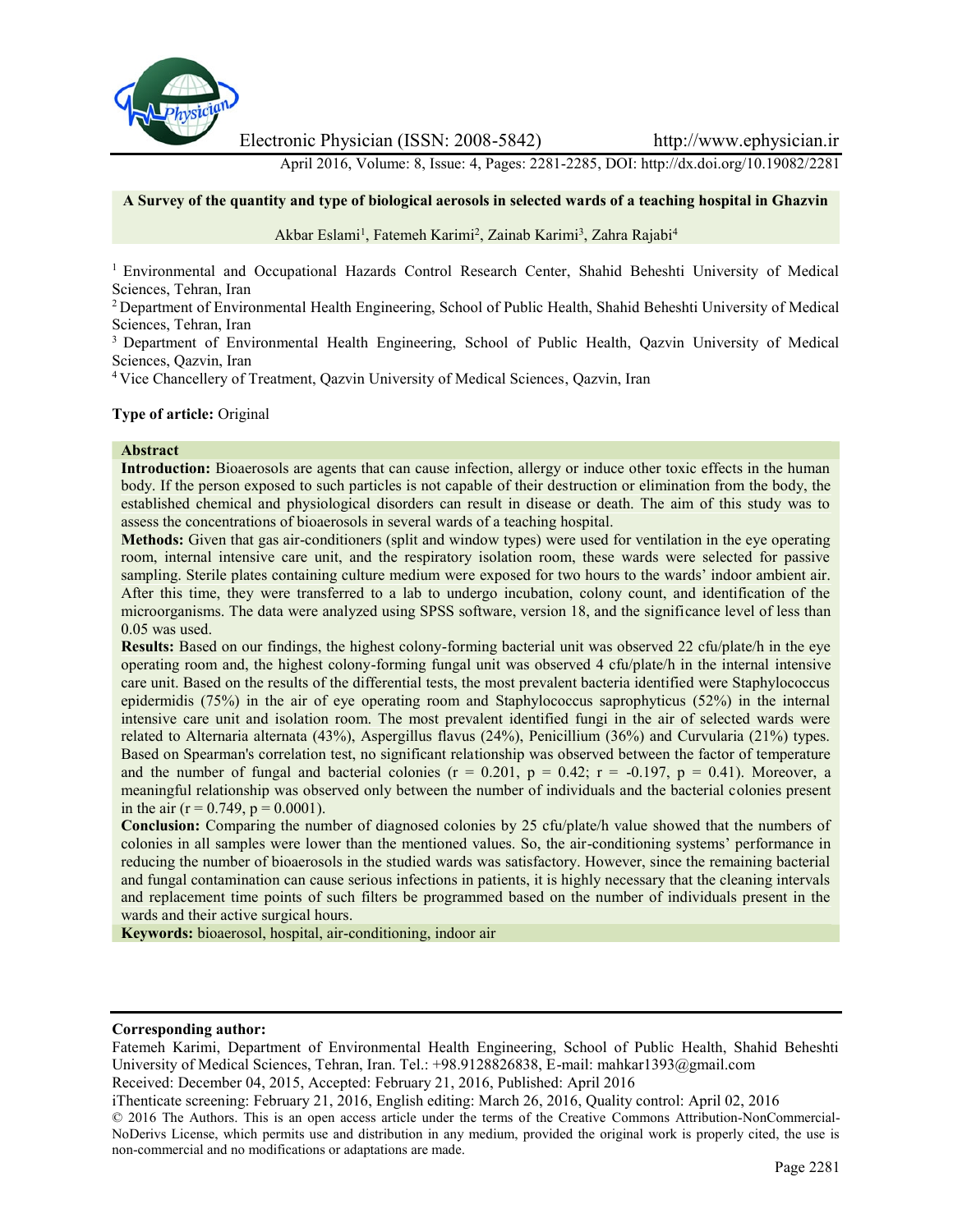# **1. Introduction**

Bioaerosols are referred to the agents that are transferred by air currents. They include live microorganisms, such as bacteria, viruses, fungi, and their metabolites, e.g., endotoxins (1-4). Among the most important microorganisms that cause diseases through air currents are Aspergillus, Penicillium species, Legionella pneumophila, Francisella tularensis, Bacillus anthracis, Yersinia pestis, Trichomonas, Variola virus, and Mycobacterium tuberculosis (2). Influenza A virus and other types of viruses also can be transmitted through air currents (5). There is enough evidence to confirm the airborne transfer of various agents, such as Mycobacterium tuberculosis, Mycobacterium africanum, measles, and chicken pox (6). Furthermore, certain evidence exists that proves the airborne transmission of mumps, bacterial meningitis, and pertussis. Other pathogens, such as smallpox (6), methicillin-resistant staphylococcus aureus (4), Legionnaires disease, and Pseudomona aeruginosa also can be transmitted through multiple routes (6). The quality of the hospital's air is considered an important risk factor for the health of the staff and patients (7). If the air quality is undesirable, it can result in the transmission of nosocomial infections (8), sick hospital syndrome, and other occupational hazards (9) in immunodeficient individuals (4). Nosocomial infections impose heavy costs on the health system, particularly in developing nations (2, 10). Around 7.1 million nosocomial infections and 99,000 cases of related deaths are reported in the United States annually (2, 11). Surgical infections are one of the main problems of modern medicine. They consist of both superficial and deep types. The treatment of deep infections is complex and difficult, and they may result in re-operation or may put the patient's life at risk (6). Marceloukinti reported different fungi, including Penicillium, Aspergillus, Mucor, and Alternaria, in a study of the air quality in the ophthalmology ward of a hospital in Athens. Kelkar also believed that post-surgical infections may be caused by the entrance of fungal spores by air-conditioning systems (11). In the many studies that have been performed focusing on the transmission of infectious diseases by airborne particles, air-ventilation has been referred to as one of the principle techniques in reducing and controlling the spread of infectious agents through air in hospitals. Li et al. (2007) studied the role of air-ventilation systems in disease transmission among individuals, and they reported that there was a very close relationship between them (6). Chuaybemroong et al. also showed that high levels of ventilation reduce the amount of airborne bacteria by diluting the air (7, 12). Various studies have shown that bone surgery in an operating room (OR) with a highly clean air equipment results in reduced rates of post surgical infections (6). However, if the air ventilation is inadequate or inefficient, it will, on its own, result in air contamination (13). In the study conducted by Ghorbani et al. on the variety and density of bioaerosols in the operating room, they reported a much higher level of bioaerosols than the recommended level. In the latter study, the researchers concluded that the ventilation systems used in the operating rooms were inefficient and required reform and redesign (4, 14). Therefore, monitoring of the bioaerosols present in hospitals' indoor air, particularly intensive care units and operating rooms, seems essential in order to epidemiologically study nosocomial infections, the quality and quantity of bioaerosols, and their control route. The aim of the present study was to determine the quality and quantity of airborne microorganisms in the eye operating room, internal intensive care unit, and the respiratory isolation room of the hospital. In all of the three mentioned wards, gas air-conditioners (split and window types) were used for ventilation. We hope that the findings of the present study will help in the better control and more efficient management of air quality inside hospital wards.

# **2. Material and methods**

This cross-sectional study was conducted in one of teaching hospitals in Ghazvin University of Medical Sciences during May and June 2015. Air samples were collected in the eye operating room, internal intensive care unit, and respiratory isolation room using the passive sampling method. In all of the three selected wards, air-conditioning systems (with air vent filters) were used. Nutrient agar culture medium was used for the growth and counting of all bioaerosols, whereas Sabouraud dextrose agar medium containing chloramphenicol was used for the growth and counting of fungal colonies. The culture media were provided under sterile conditions in the lab. All plates were placed at a distance of 1.5 m from the floor, the walls, and the patients' beds.

The sampling time was decided as two hours on average. After this time, the plates were transferred to the lab under controlled conditions. While sampling, the room temperature and the number of individuals in the sampling location were recorded. Plates containing nutrient agar were placed in a 35 ºC incubator for 48-72 hr, whereas a 30 ºC incubator was used for the Sabouraud dextrose plates for 5-7 days. After the mentioned time, the bacterial and fungal colonies were counted, and the numbers of bacterial and fungal colonies were reported based on cfu/plate/h. Since no standard or guideline for the concentration of bioaerosols has been established in Iranian scientific documentation, the standards of the Swiss Hospital Association were used to assess the number of colonies. Based on this standard, the number of colonies must be  $\leq 25$  cfu/plate/h in active operating rooms (5, 15). In order to identify bacteria, their morphology, gram-staining, endospore formation, and catalase and oxidase activities were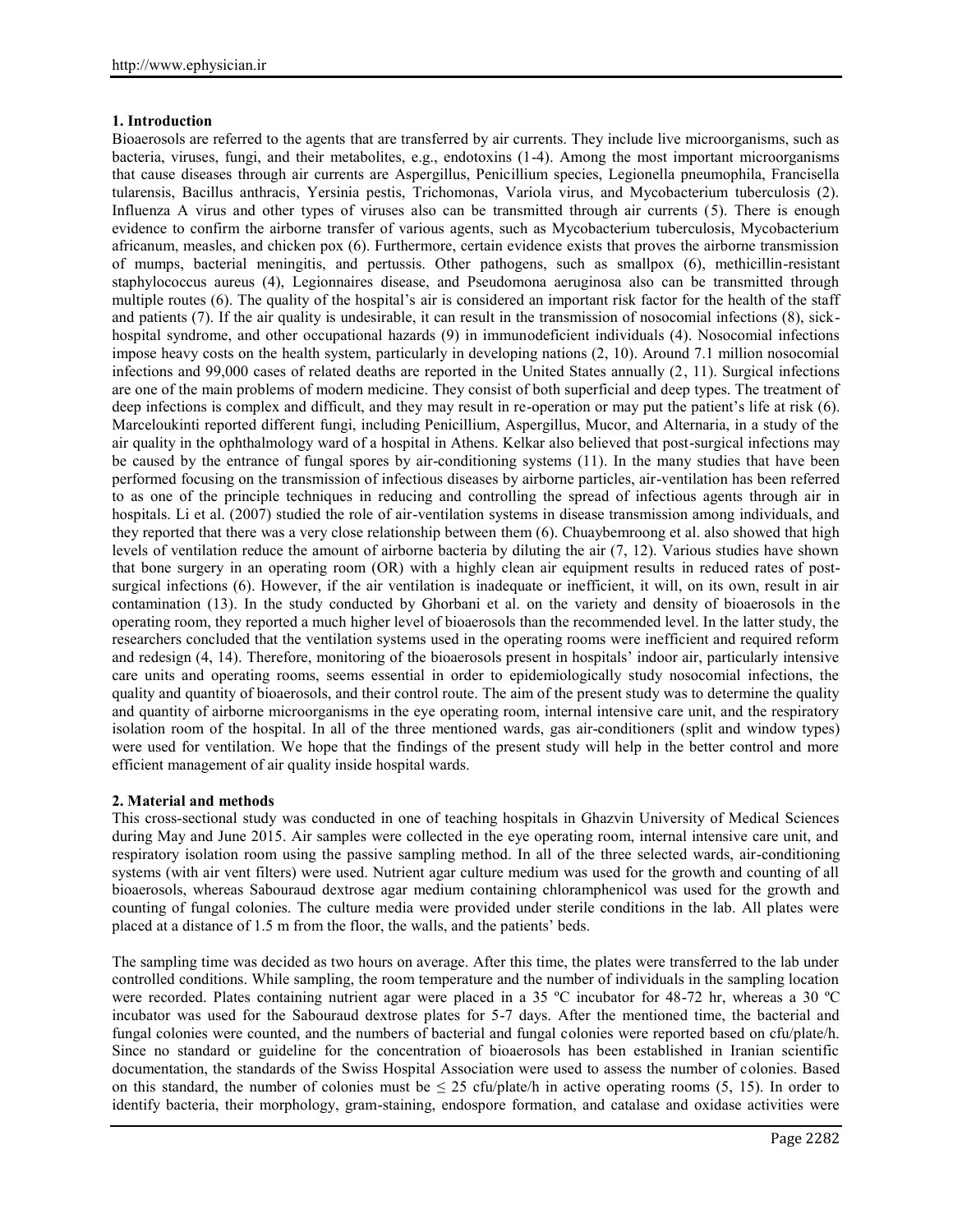used. Fungal identification was based on morphology and secondary culture characteristics. The data that were obtained were analyzed by the Kruskal-Wallis and Spearman's tests using SPSS software, version 18.

### **3. Results**

In this study, 37 air samples were taken to determine the bacterial and fungal bioaerosol contamination in the eye operating room, internal intensive care unit, and the respiratory isolation room. As shown in Table 1, the most and least prevalent bacterial colonies identified were related to the internal intensive care unit and eye operating room as 22 cfu/plate/h and 1 cfu/plate/h, respectively. The values for fungal colonies were 4 cfu/plate/h in the internal intensive care unit and 0 cfu/plate/h in the eye operating room. Statistical analyses of the results indicated that there was a significant difference in the number of identified bacteria present in the indoor air of different wards ( $p =$ 0.004). However, no meaningful difference was observed regarding the number of identified fungi in the same wards ( $p = 0.74$ ). Given the results of the differential tests, as shown in Table 2, the highest percentage of observed bacteria in the eye operating room was related to Staphylococcus epidermidis (75%) and Staphylococcus saprophyticus (25%). The highest numbers of identified fungi were Alternaria alternata (43%) and Aspergillus flavus (24%). In the indoor air of the internal intensive care unit and respiratory isolation room, the most prevalent bacteria were Staphylococcus saprophyticus (52%) and Staphylococcus epidermidis (36%), whereas the most prevalent fungi detected were Penicillium (36%) and Curvularia clavata (21%). Based on Spearman's correlation test, no significant relationship was observed between the factor of temperature and the number of fungal and bacterial colonies ( $r = 0.201$ ,  $p = 0.42$ ;  $r = -0.197$ ,  $p = 0.41$ ). Moreover, when considering the two variables of number of individuals present at the sampling location and the amount of bioaerosols, a meaningful relationship was only observed between the number of individuals and the bacterial colonies present in the indoor air ( $r = 0.749$ ,  $p =$ 0.0001).

| Ward                         | Dispersion | Bacterial colonies, cfu/plate/h | Fungal colonies, cfu/plate/h |  |
|------------------------------|------------|---------------------------------|------------------------------|--|
| Operating room               | Max        | 22                              |                              |  |
|                              | Min        |                                 |                              |  |
| Internal intensive care unit | Max        |                                 |                              |  |
|                              | Min        |                                 |                              |  |
| Isolation room               | Max        | 20                              |                              |  |
|                              | Min        |                                 |                              |  |

**Table 1.** Most- and least-prevalent bacterial and fungal colonies in the wards studied in the selected hospital

**Table 2**. Isolation frequency of airborne bacteria and fungi (%) in surveyed wards in the selected hospital

| Isolates                    |                              | Eye operating | Intensive care | Isolation                |
|-----------------------------|------------------------------|---------------|----------------|--------------------------|
|                             |                              | room          | unit           | room                     |
| Bacterial genus and species | Staphylococcus saprophyticus | 25            | 52             | 52                       |
|                             | Staphylococcus epidermidis   | 75            | 36             | 36                       |
|                             | Others                       |               | 12             | 12                       |
| Fungal genus and species    | Alternaria alternata         | 43            |                | $\overline{\phantom{0}}$ |
|                             | Penicillium corylophilum     |               | 36             | 36                       |
|                             | Aspergillus flavus           | 24            | -              | -                        |
|                             | Curvularia clavata           |               | 21             | 21                       |
|                             | Others                       | 33            | 43             | 43                       |

# **4. Discussion**

The findings of the current study showed that the bacteriological quality of the air samples obtained from all the studied wards was less than the acceptable value of 25 cfu/plate/h. Therefore, the microbial status of the mentioned wards was assessed as satisfactory. When comparing the different hospital wards with each other, the highest bacterial contamination rate was in the eye operating room, with a mean of 22 cfu/plate/h; the reason may be the higher number of individuals in the smaller area of the mentioned ward. Mirbahar et al. (2005) corresponded the higher bacterial load of different wards of Sukkur Hospital to the poor ventilation and high individual flows in such sectors (16). In the current study, the highest fungal contamination was related to the internal intensive care unit with a mean of 4 cfu/plate/h, which may have been due to the two active doors in the ward combining indoor air with outdoor air. Goyer et al. in the Guideline on Bioaerosols Evaluation, Control, and Prevention stated that bacterial contamination of indoor air originates from within such environments, since as the bacterial concentration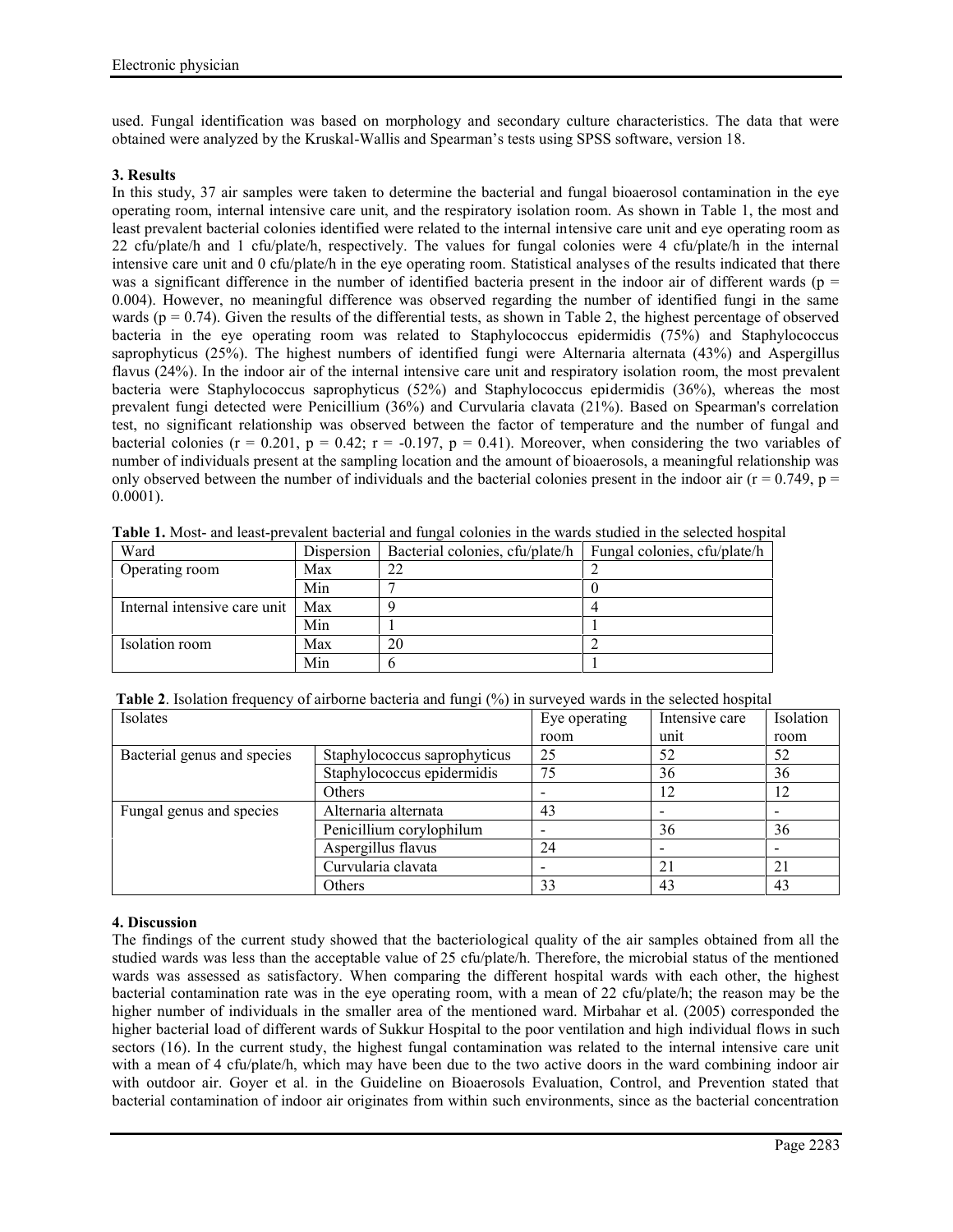of the outside air is much lower than the inside air. However, the fungal concentration of the indoor air is in contact with the outdoor air, and, if the ventilation system is inefficient in reducing the microbial concentration, the concentration of airborne fungi will increase subsequently (17). In the present study, the highest prevalence among bacterial colonies was related to the Staphylococcus types. Our findings corresponded with those of Abdullahi et al., who reported the most common microorganisms in the indoor air of different wards of Valiasr hospital in Tehran, Iran to be micrococcus and Staphylococcus types (10). Hoseinzadeh et al. (2011) studied the bacterial and fungal aerosols of different hospitals in Malayer City, Iran, and they reported Coagulase-negative Staphylococci, Micrococcus, Bacillus, Staphylococcus aureus as the most common bacterial colonies (2). Based on our findings, the highest percentage of identified fungi in the eye operating room were Alternaria alternata and Aspergillus flavus, whereas the Penicillium and Curvularia fungi were more common in the internal intensive care unit and respiratory isolation room. Our findings are in agreement with those reported from Zanjan Hospital in Iran, mentioning Aspergillus, Alternaria, Penicillium, Fusarium, and Cladosporium as the most prevalent fungi in their special wards (18). The concentrations of biological aerosols in different wards of the hospitals affiliated to Esfahan University of Medical Sciences conducted by Noormoradi et al. also were in line with our findings. They reported Penicillium and Black fungus as the most prevalent fungi, which also had a high concentration in the outdoor air surrounding the hospital. The most common indoor bacterial aerosol was reported as Coagulase-negative Staphylococci (5).

# **5. Conclusions**

Given the results that were obtained, the air vent filters of the air-conditioning systems used in the different wards seem to be efficient in reducing the microbial load. However, as the remaining bacterial and fungal contamination can cause serious infections in the patients, it is highly necessary that the cleaning intervals and replacement time points of such filters be programmed based on the number of individuals present in the wards and their active surgical hours.

# **Acknowledgments:**

The authors received no financial support for the research, authorship, and publication of this article. The efforts of officials, hospital staff, and all others who helped the researchers in this study are appreciated.

# **Conflict of Interest:**

There is no conflict of interest to be declared.

# **Authors' contributions:**

All authors contributed to this project and article equally. All authors read and approved the final manuscript.

# **References**

- 1) Chubineh AR, Rostami R, Tabataabae SHR. Assessment of Bioaerosols Types and Concentration in Ambient Air of Shiraz University of Medical Sciences Educational Hospitals in 2008. Iran Occupational Health. 2009; 6(2): 69-76.
- 2) Hoseinzadeh E, Taghavi M, Samarghandie MR. Evaluation of Fungal and Bacterial Aerosols in The Different Wards of Malayer City's Hospitals in 2011-2012. Hospital. 2014; 13(3): 99-108.
- 3) Griffiths W., Decosemo GAL. The Assessment of Bioaerosols: A Critical Review. Journal of Aerosol Science. 1994; 25(8): 1425-58. doi: 10.1016/0021-8502(94)90218-6.
- 4) Setlhare G, Malebo N, Shale K, Lues R. Identification of Airborne Microbiota in Selected Areas in a Health-Care Setting in South Africa. BMC Microbiol. 2014; 14: 100. doi: 10.1186/1471-2180-14-100, PMID: 24750818, PMCID: PMC4016773.
- 5) Napoli C, Marcotrigiano V, Montagna MT. Air Sampling Procedures to Evaluate Microbial Contamination: A Comparison Between Active and Passive Methods in Operating Theatres. BMC Public Health. 2012; 12: 594. doi: 10.1186/1471-2458-12-594, PMID: 22853006.
- 6) Memarzadeh F, Xu W. Role of Air Changes per Hour (ACH) in Possible Transmission of Airborne Infections. Journal of Build Simul. 2012; 5: 15-28. doi: 10.1007/s12273-011-0053-4.
- 7) Jung CC, Wu PC, Tseng CH, Su HJ. Indoor Air Quality Varies with Ventilation Types and Working Areasin Hospitals. Journal of Building and Environment. 2015; 85: 190-5. doi: 10.1016/j.buildenv.2014.11.026.
- 8) Beggs CB, Kerr KG, Noakes CJ, Hathway EA, Sleigh PA. The ventilation of multiple-bed hospital wards: Review and analysis. Am Journal of Infection Control. 2008; 36(4): 250-9. doi: 10.1016/j.ajic.2007.07.012, PMID: 18455045.